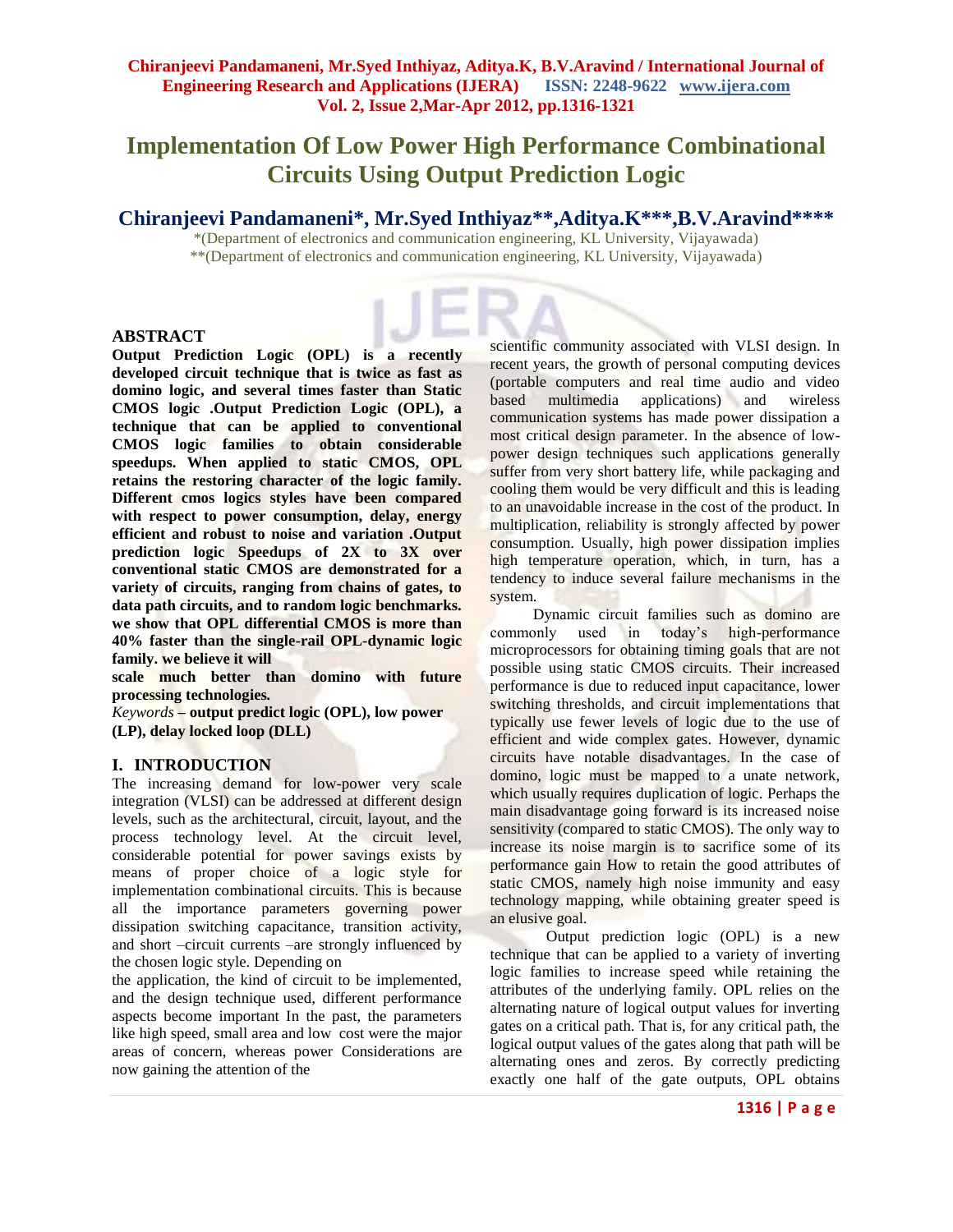significant speedups (at least 2X) over the underlying logic families (e.g. static CMOS, Pseudo-nMOS and dynamic logic).

### **II. RELATED WORK**

Integrated circuits contain a plurality of signal paths which essentially carry information (data and control signals) across the circuit. Each signal path is made up of a plurality of circuit elements connected together serially (i.e., in series). Each of these signal paths experiences a delay as signals travel across the circuit. These signal path delays occur due to the time required for signals to propagate through each of the plurality of circuit elements from the input to the output of the signal path. Each circuit element has its own switching delay known as the switching delay of a circuit element. This circuit element switching delay is the time required for a circuit element to switch logic states from either a high-to-low logic state (logic  $1\rightarrow 0$ ) or from a low-to-high logic state (logic  $0\rightarrow 1$ ). The path switching delay is determined by the accumulation of time it takes for a signal to pass through each of the circuit elements in a particular path. This time, in turn, is based on the total switching delay of each circuit element in the path. Paths with the highest number of combined switching delays of circuit elements are known as speed paths or critical paths. These critical paths dictate how fast an integrated circuit can operate. The maximum frequency an integrated circuit can operate at depends directly on how fast signals can propagate across the worst-case critical paths

**2.1 Dynamic circuit families such as domino are commonly used in today's high-performance microprocessors**

1. Increased performance due to:

2. Reduced input capacitance

3. Lower switching thresholds

4. Fewer levels of logic (due to the use of wide

5. Dynamic logic yields average speed improvement of 60% over

gates)

Dynamic CMOS circuits are defined as those circuits which have an additional clock signal inputs along with the default combinational circuit inputs of the static systems. Dynamic systems are faster and efficient than the static systems. MOS does not require the capacitances to be connected externally; thereby CMOS dynamic systems are very advantageous. However, they suffer from some major drawbacks. They are:

- 1. Charge Leakage Issues
- 2. Charge sharing Problems
- 3. Clock Skew Difficulties

1. Charge Leakage Issues - The operation of a dynamic gate depends on the storage of information on the MOS capacitors. The source-drain diffusions form parasitic diodes with the substrate. If source (or drain) is connected to a capacitor CL with some charge on it, the charge will be slowly dissipated through the reverse- biased parasitic diode. The leakage current is a function of temperature. The current is in the range 0.1nA to 0.5nA per device at room temperature. The current doubles for every 10°C increase in temperature. Moreover, there will be some sub-threshold leakage current. Even when the transistor is OFF and the current can still flow from the drain to source. This component of current increases when the gate voltage is above zero and approaches the threshold voltage, this effect becomes more pronounced. A sufficiently high threshold voltage Vt is recommended to alleviate this problem. The charge leakage results in gradual degradation of HIGH level voltage output with time, which prevents it to use a low clock rate. This makes it unattractive for many applications, such as toys, watches, etc, which are operated at lower frequency to minimize power dissipation from battery. As a consequence, the voltage on the charge storage node slowly decreases. This needs to be compensated by refreshing the charge at regular intervals.

2. Charge sharing Problems - Dynamic circuits suffer from charge sharing problem because of parasitic capacitances at different nodes of a circuit. This result is lower voltage levels at the output terminals. In such circuit designs redistribution of charges take place leading to charge sharing problems. Charge sharing problem can be solved by introducing a delay circuit in the path of the clock that will compensate for the discharge delay between the first and second stage of the dynamic circuit. It may be noted that the delay is a function of the complexity of the discharge path. This 'self-timing' scheme is fairly simple and often used is CMOS PLA and memory design. Also the use of NORA and DOMINO circuits could solve the problem. - 3. Clock Skew Problem - It is common to use several stages of dynamic circuits to realize a Boolean function. Although same clock is applied to all these stages, it suffers delay due to resistance and parasitic capacitances associated with the wire that carry the clock pulse. This delay is approximately proportional to the square of the length of the wire. As a result, different amounts of delays are experienced at different points in the circuit and the signal state changes that are supposed to occur in coincidence may never actually occur at the same time. This is known as clock skew problem and it results in hazard and race conditions.

The path switching delay is the accumulation of all switching delays of each of the inverters. This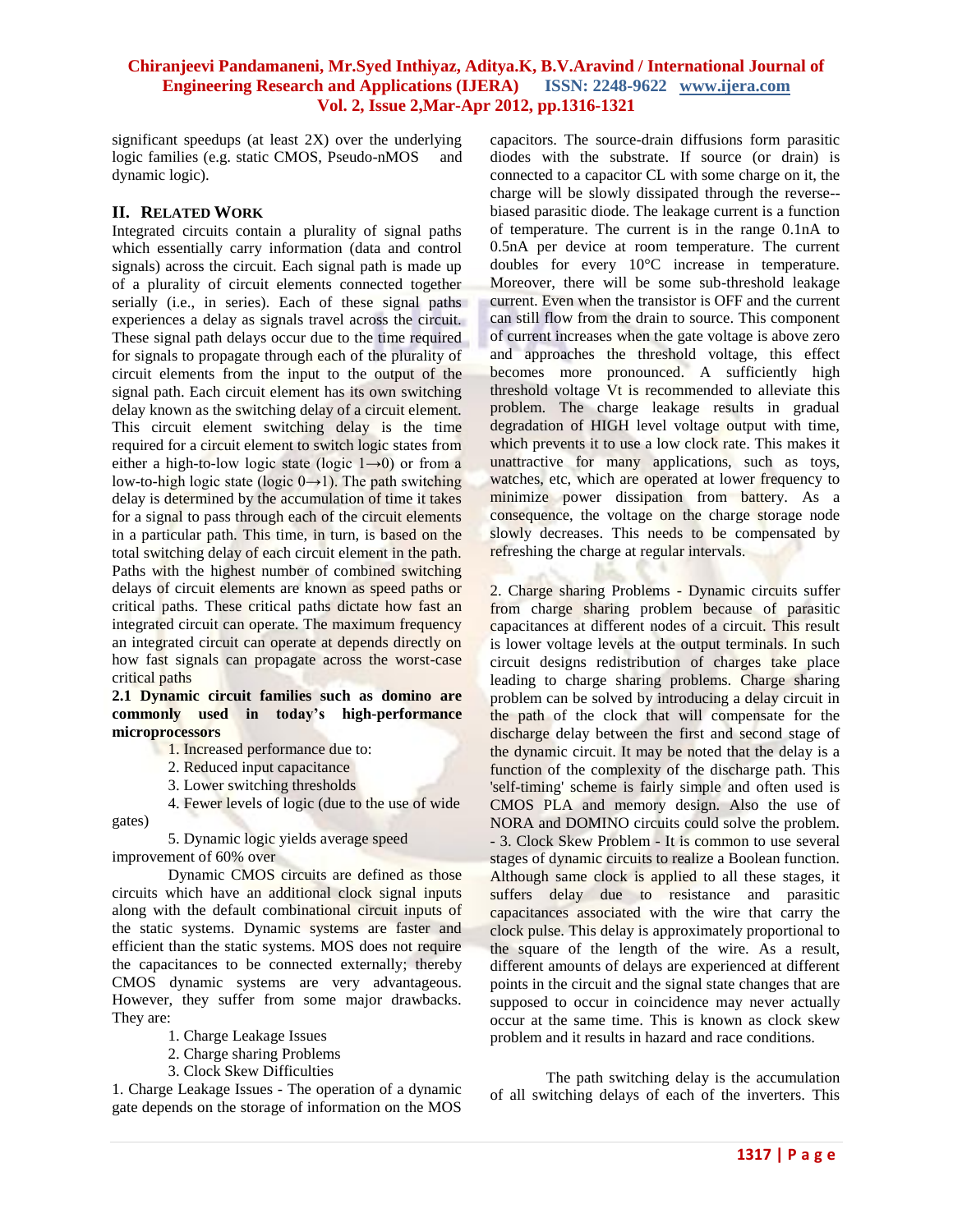path switching delay occurs not only for inverters, but for any inverting logic functions such as NAND gates, NOR gates, AOI (and-or-invert), OAI (or-and-invert), and etcetera. Switching delays may be optimized in order to facilitate a signal propagating along a critical path from input to output with reduced switching delays. Conventionally, circuit path delays are optimized in two ways. The first way is to reduce the number of logic stages by combining multiple stages into a single stage. The second way is to reduce the amount of switching delay that a particular stage requires. Such reduction in delay can be accomplished using several techniques known in the art such as transistor resizing, reducing output load, improving input transition time, breaking the complex cells into simpler cells, and etcetera. Other Methods to reduce the switching delays of the logic gates in a path include pre charging logic gates (i.e., dynamic logic) and skewing logic gates through transistor resizing. In the case of using dynamic logic, a method for optimizing switching delays of a path in an integrated circuit using dynamic logic gates includes using output prediction logic (OPL) circuits. In OPT circuits every logic gate includes dynamic logic with a pre charge circuit. FIG. 1B illustrates a method for optimizing switching delay of logic gates in a circuit path using output prediction logic (OPL) according to the prior art . However, in OPL circuits there is a somewhat cumbersome requirement of clock signal generation with a very small delay difference between two consecutive logic stages that results in the need to design each clock path with some precision. The generation of clocks with such small delay difference is not straight forward and requires complicated techniques like Delay Locked Loops (DLLs) and carefully designed clock networks. Secondly, the need to supply every stage with a separate clock signal adds to a substantial clocking overhead in the design that requires extra metal resources and careful routing. Also, there are serious concerns about sensitivity to process variation and noise since any significant glitching variation could trigger a regenerative cascading effect across the path. These issues and possibly others may give rise to adoption challenges among the IC design community for this technique.

#### **III. PROPOSED LOGIC STYLE**

In static CMOS logic, every gate is an inverting logic gate. Because of this inverting property, every output on a critical path must fully transition from 0 to 1, or 1 to 0 in the worst case. This is shown in Fig. 1, where we assume the primary input transitions high. This is why static CMOS is inherently slow. **A**  circuit designer must take into account this worst-case delay scenario for a static CMOS critical path.



Output prediction logic (OPL) greatly reduces the worst-case behavior of a critical path .OPL predicts that every inverting gate output on a critical path will be a logic one after the transition are completed .since all gates are inverting, as in static CMOS the OPL predictions will be correct exactly one-half the time .every other gate will not have to take any transition





There is, however, a key problem with this idea. A one at every output (and therefore input) is not a stable state for an inverting gate. The one will erode (possibly going to zero) in the latter gates of a critical path. The solution to this problem is to tri-state each gate with a clock, in which case ones at inputs and a one output is no longer a contradiction for an inverting gate. The gates remain tri-stated until their inputs are ready for evaluation. In this manner, predicted output values are maintained until new input values dictate otherwise Successive clocks are delayed by a clock separation as shown in Fig. *3.*



#### **3.1 Output Prediction Logic**

Output prediction logic (OPL) is a new technique that can be applied to a variety of inverting logic families to increase speed while retaining the attributes of the underlying family. OPL relies on the alternating nature of logical output values for inverting gates on a critical path.

That is, for any critical path, the logical output values of the gates along that path will be alternating ones and zeros. By correctly predicting exactly one half of the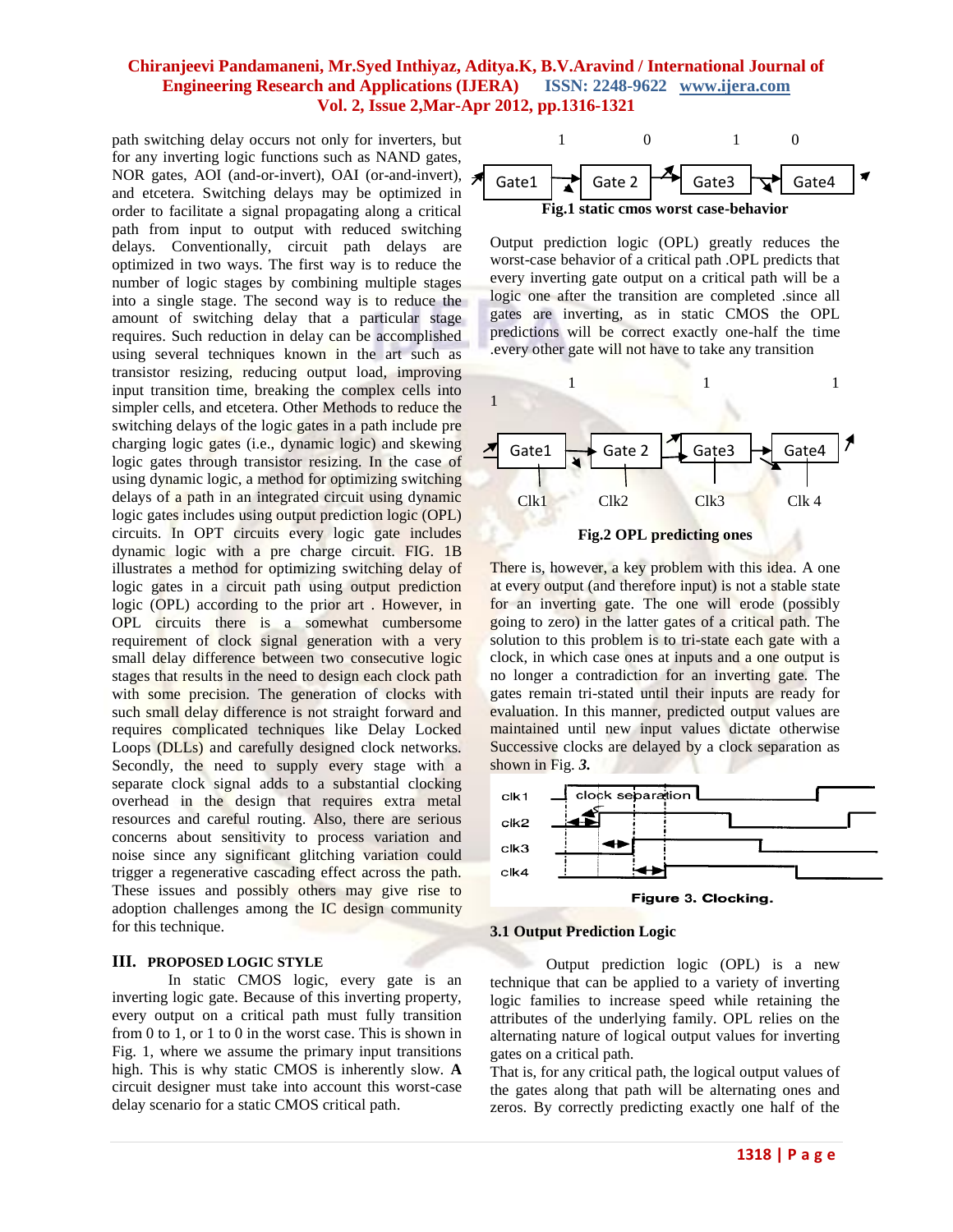gate outputs, OPL obtains significant speedups (at least 2X) over the underlying logic families (e.g. static CMOS, pseudo-nMOS and dynamic logic). When applied to static CMOS, OPL yields circuits that are typically 2 to 3 times faster than conventional static CMOS implementations. Although OPL employs clocks, OPL-static is inherently restoring logic and has the same noise margins as Conventional static CMOS. OPL-static is also highly tolerant to clock skew, guaranteeing functionally correct results regardless of skew. Additionally, OPL-static uses the same synthesis tools as static CMOS (e.g. Synopsys). OPL can be applied to the same net lists as conventional static CMOS with a simple cell-for-cell substitution. For the efficient implementation of wide NOR gates, designers often choose gates from pseudo-nMOS or dynamic logic families. OPL can be applied to these families as well. For example, a CLA adder implementation using OPL-pseudo-nMOS for wide-input NORs obtained a speedup of 5.4X over an optimized static CMOS implementation. These speedups were obtained while employing very conservative noise margins.

we introduce OPL and show how it is applied to static CMOS circuits. we apply OPL to pseudo-nMOS and dynamic circuit styles. A means of generating the required clocks is outlined in quantifies the performance enhancement obtained with OPL when applied to chains of gates, a CLA adder and random logic benchmarks.

### **IV. FIGURES**



**OPL inverter**



**OPL and gate**



**OPL half adder** 



### **OPL full adder**



**2×2 multiplier using OPL logic** 

### **5.CURRENT RESULTS**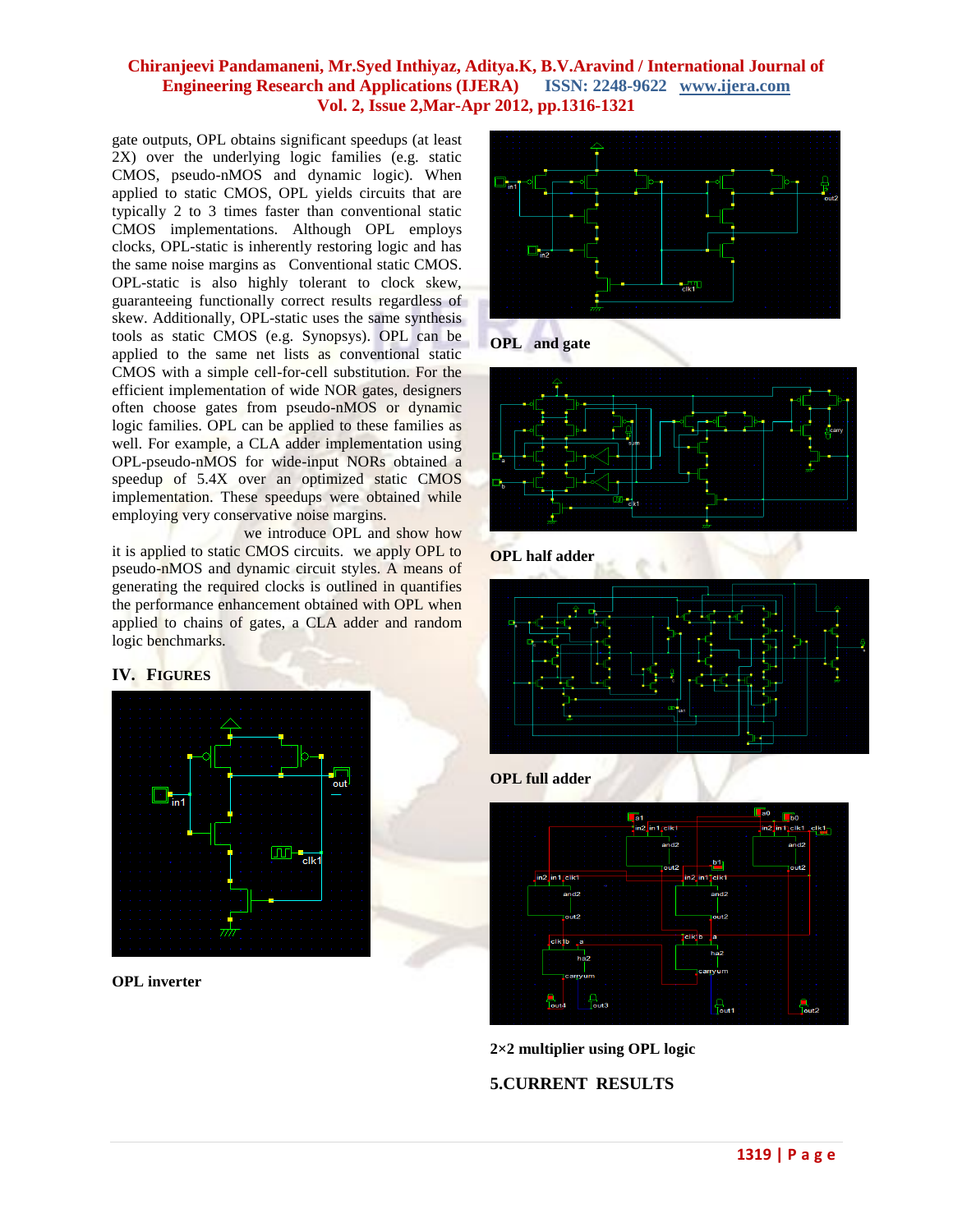Below experiment results of implementation of combinational circuits using output prediction using micro wind tool 3.5.

## **6.SIMULATION RESULTS**



# **OPL inverter**



# **waveform of inverter**



### **OPL and gate**

- cikt <u> ANTIQUE E EN 19</u> **THE LE** inf  $n2$
- out<sub>2</sub>

## **Waveforms of OPL and gate**



# **OPL half adder**



**Wave forms of OPL half adder** 



**OPL full adder**





## **2×2 multiplier using OPL**